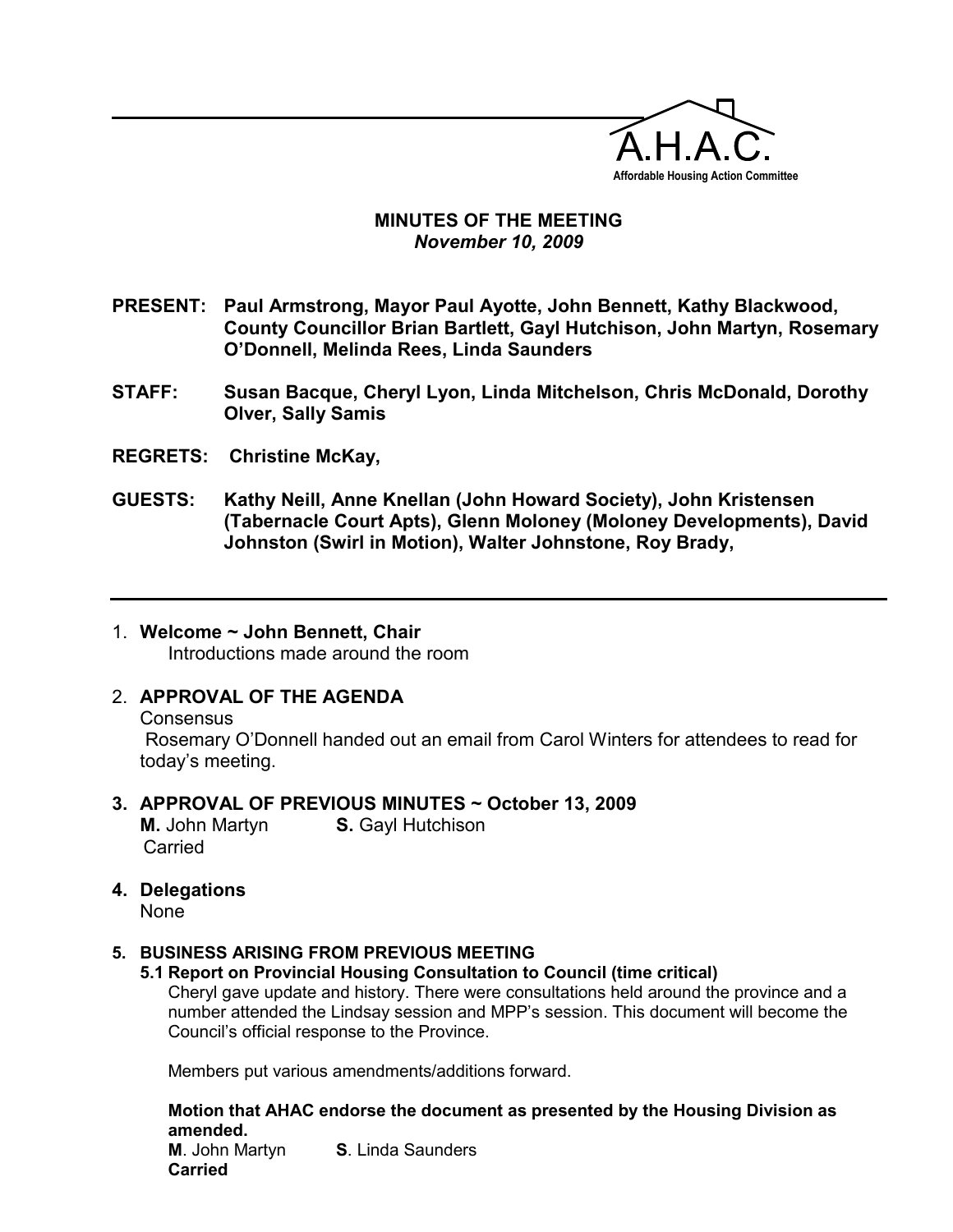#### 6. REPORTS FROM COMMITTEES / WORKING GROUPS

Service Committee ~ 10 minutes

- Terms of reference handed out re: Property Standards Working Group.<br>• They have held two meetings
- They have held two meetings
- Would like to bring three points forward from the Terms of Reference:
	- 1. AHAC seek representation from the City ~ Building Division Kathleen Williamson and Dean Findlay.
	- 2. Also looking for representation from Fire Dept., Kawartha Native, Health Unit and Syd Green, Landlord Representative.
	- 3. Goals
		- To identify actions to improve enforcement of the existing property standards bylaw in rental accommodation within the City of Peterborough
		- To recommend a process within the County of Peterborough to make similar improvements in townships
		- To identify resources needed to implement recommended actions.
		- To demonstrate the depth of the problem through a needs assessment.

## Motion to approve the allocation of a budget of \$12,000 and request letter go out on AHAC letterhead requesting Planning dept provide stats.

M. Melinda Rees S. Rosemary O'Donnell Carried.

## 7. NEW BUSINESS

#### AHAC and the future

John Bennett explained the main reason for today's meeting and the invitation to a broad spectrum in the community, with good representation from the community in attendance.

- Where do we see AHAC going?
- What can we do to increase the energy?

John B. commented on the work of the CEWG regarding the Housing is Fundamental publication being one of the best educational tools in the province.

Councillor Eric Martin agreed that there were positive things coming out of AHAC, but he is concerned about the disconnect on the Supply side of AHAC. He suggested that a quarterly or biannual report be made to Council. He is interested in where it is going and encouraged committee to keep on with the work.

John B asked for reason on what attracted attendees to the meeting today. The John Howard Society commented that initially clients need transitional housing and currently is not available. Men who are charged with domestic assault are not allowed to return home for six months and because there isn't a place for them they house surf, etc. Also clients coming out of institutions may not have access to housing. There is a need for something for adult men. The numbers fluctuate between 6-15 who are in need of housing.

Cheryl Lyon gave a brief history of AHAC and it's beginnings in 1999. It was an initiative of the Mayor's office. A citizen voice was called for and met at Westdale United Church. There was a lot of excitement around housing and authenticity coming from the Mayor, much like the Poverty Action Committee of today. Ten years before that it was Peterborough Housing Advisory Committee (PHAC).